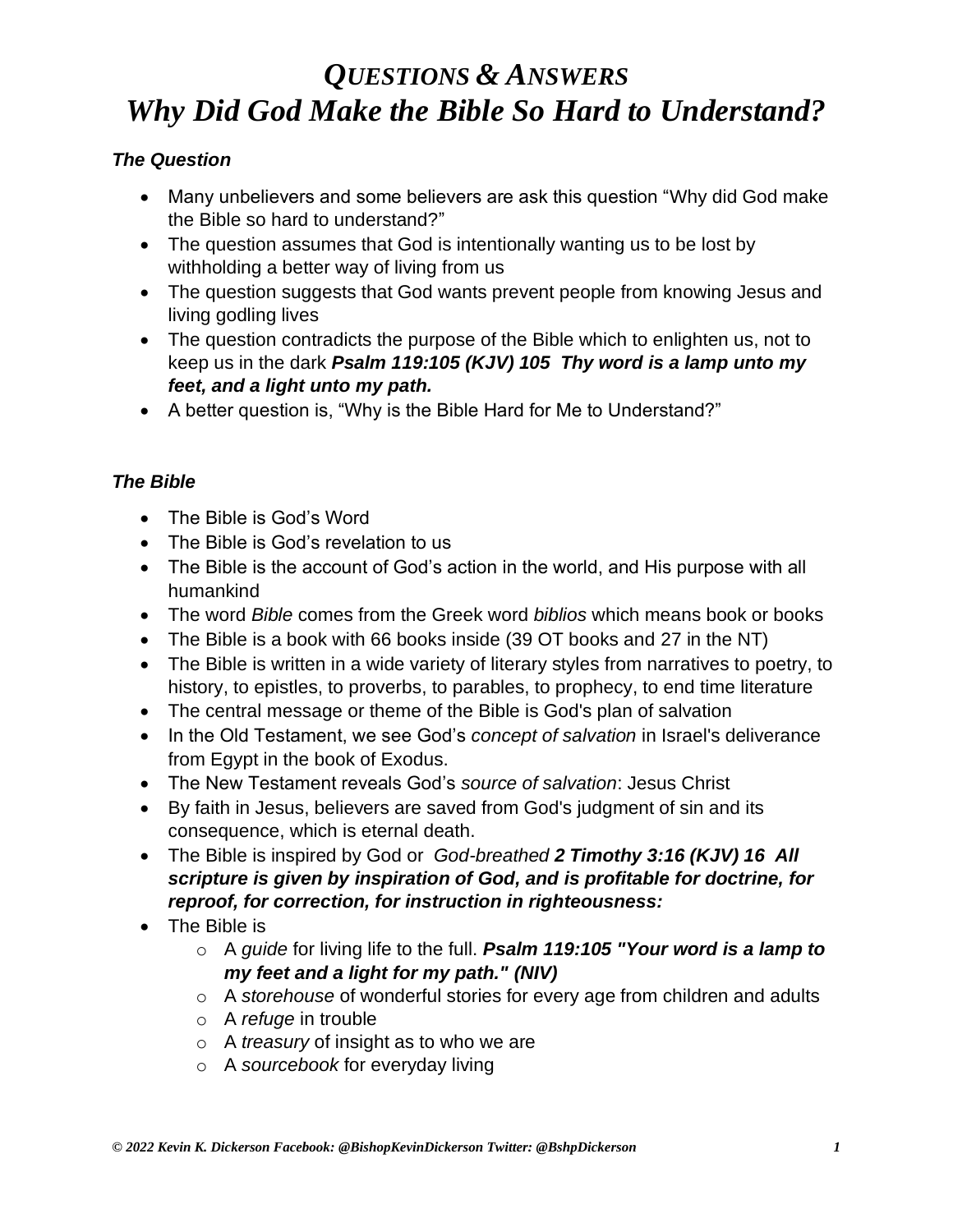• The Bible has been taught and read by children for generations while at the same time challenging students of the Word as the dive deeper into it

# *Reasons We Struggle Understanding the Bible*

- With all the great things said about the Bible, many people the Bible is hard to understand.
- The Bible not hard to understand, but our approach to reading the Bible may make it hard to understand

*Sin*

- We are fallen human beings; and sin clouds, distorts and confuses our understanding and leads us to mold, twist, and interpret the Bible to our own liking *Mark 4:10-12 (KJV)*
- *10 And when he was alone, they that were about him with the twelve asked of him the parable. 11 And he said unto them, Unto you it is given to know the mystery of the kingdom of God: but unto them that are without, all these things are done in parables: 12 That seeing they may see, and not perceive; and hearing they may hear, and not understand; lest at any time they should be converted, and their sins should be forgiven them.*
- The believer hears the parable. He does not just hear the words, but he hears the message, and he hears with his heart.
- The unbeliever hears the parable, but not with spiritual ears. He just hears the words.
- Why does the outsider not perceive or understand? Jesus gives the reason: "lest they be converted and forgiven"
- They experience the *law of conditioning*. The more they reject spiritual truth, the more we decrease our sensitivity and become hardened to spiritual truth
- The *law of spiritual conditioning* says that the more we receive spiritual truth, the more we increase our capacity to understand and grow in spiritual truth.

## *We Don't Read the Bible*

- It's impossible to live by the commands and principles of the Bible if you don't read it
- The Bible must be *read* or *heard* to be *understood* **Ephesians 3:4 (KJV) 4 Whereby, when ye read, ye may understand my knowledge in the mystery of Christ)**
- Understanding the Bible is a product of regular reading and study *2 Timothy 2:15 (KJV) 15 Study to shew thyself approved unto God, a workman that needeth not to be ashamed, rightly dividing the word of truth.*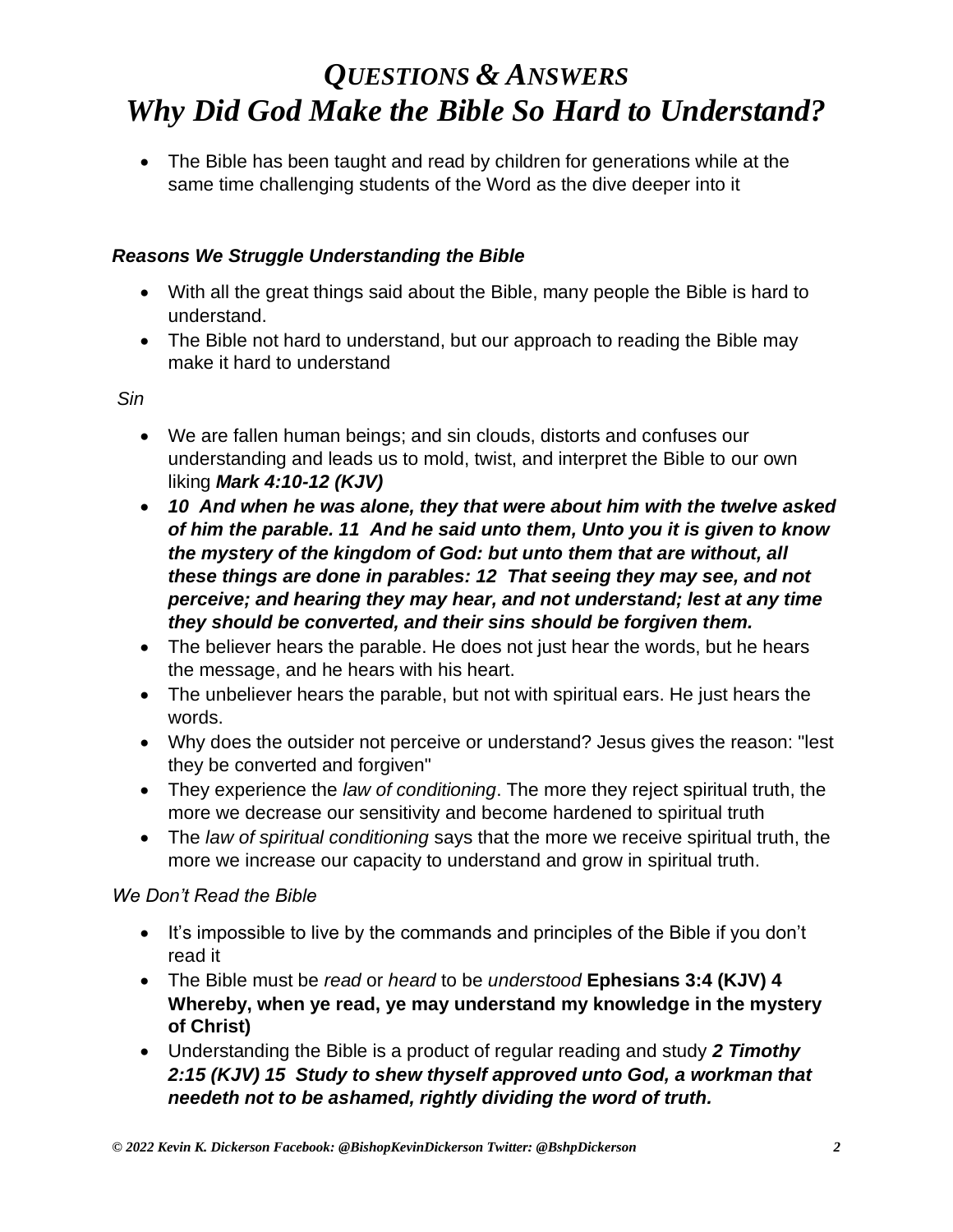- A couple weeks ago we all *studied* the weather because a winter storm was coming our way
- We studied the weather so we would know how to prepare
- *Question:* How prepared would we be for expected and unexpected events in life if we studied the Bible like we study the weather?

### *We're Haphazard Bible Readers*

- The Bible is the most widely read book in the world, but it's also the most "randomly" read book in the world
- Many people we read the Bible don't have a Bible reading plan, they just read the Bible
- When the Bible is read in a haphazard manner, we easily ignore, overlook, or bypass words that are critical to our understanding
- When we read the Bible in a haphazard manner, it easily contributes to our confusion, misunderstanding and frustration

## *We're Not Familiar with the Customs and Practices of the Bible*

- The Bible was written over a 1,500-year period and we are separated from the most recent parts of the Bible by over 2,000 years
- It would be safe to say that times have changed since then
- There are words, expressions, systems of measurement, ways of living, literary forms, etc.
- Study is necessary to understand the biblical text in its original setting

## *There Different Literary Types Found in the Bible*

- The Bible is not written like a novel, magazine or a newspaper
- The Bible has different literary types such as law, poetry, history, poetry, proverbs psalms, gospels, and letters
- Each literary type involves a different type of interpretation
- The Psalms are poetry and often uses a figurative language, while Proverbs is wise sayings for life, the gospels are narratives, books of prophecy like Isaiah speak to events not to be fulfilled

#### *We Don't Translate Words Correctly*

- The Bible was written in three different languages and some words have multiple definitions and while others have different meanings today than they did when the Bible was written
- In the New Testament, the word love is used a lot, but there are four different meanings for the word love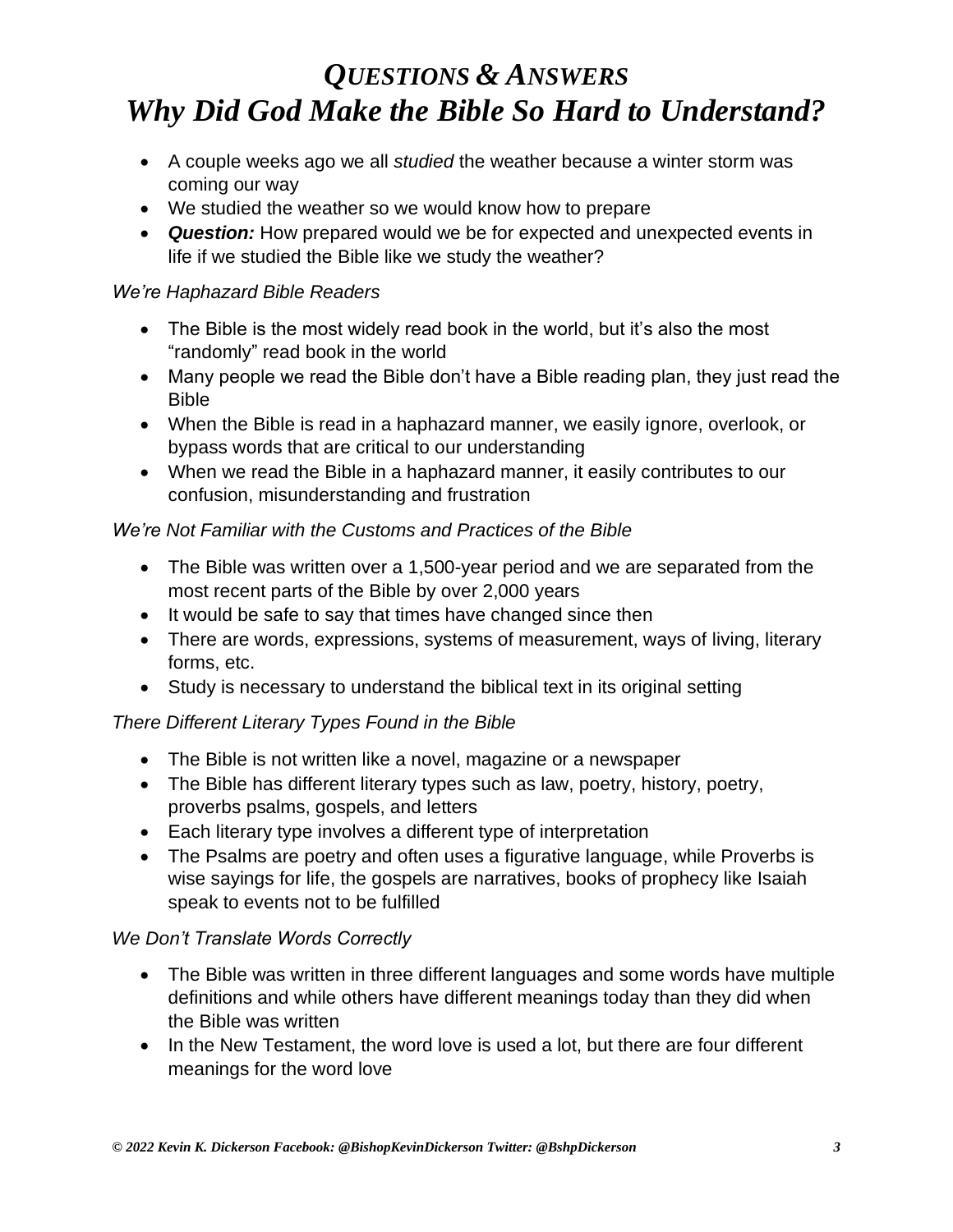- But if we don't translate the word *love* correctly, it effects our ability to understand the scripture we've read
- We can also read scripture and give certain words a contemporary meaning *Judges 15:1 (KJV) 1 But it came to pass within a while after, in the time of wheat harvest, that Samson visited his wife with a kid; and he said, I will go in to my wife into the chamber.*
- Does the word "kid" in this verse mean:
	- a) A young son or daughter
	- b) A joke
	- c) A young goat
- Depending on how we interpret the word "kid", it the meaning of the scripture will change dramatically

### *Some Parts of the Bible are Difficult to Understand*

- There are some passages in the Bible that are hard to understand
- There are Bible scholars that have literally spent a lifetime trying to fully understand challenging Bible passages
- Many may hard to understand because we have some maturing to do *1 Peter 2:2 (KJV) 2 As newborn babes, desire the sincere milk of the word, that ye may grow thereby:*
- There are passages in the Bible that are hard to understand, but as we get into the practice of study, revelation will occur
- Regular study of the Bible opens our understanding

## *How Can I Improve My Understanding of the Bible and Help Others?*

#### *Repent of our sins*

- Repentance removes the blockage to our understanding
- We no longer approach the Bible with our what we want the Bible to say, but we come to the Bible ready for god to speak to us through His Word

#### *Pray for Understanding and Wisdom*

- Before you have your daily devotion, pray for understanding and wisdom
- Prayer is of dependence on God and an act of humility

#### *Study the Word of God*

• A simple way to start studying the Bible is *observation, interpretation, and application*

#### Step 1: Observation—What does the passage say?